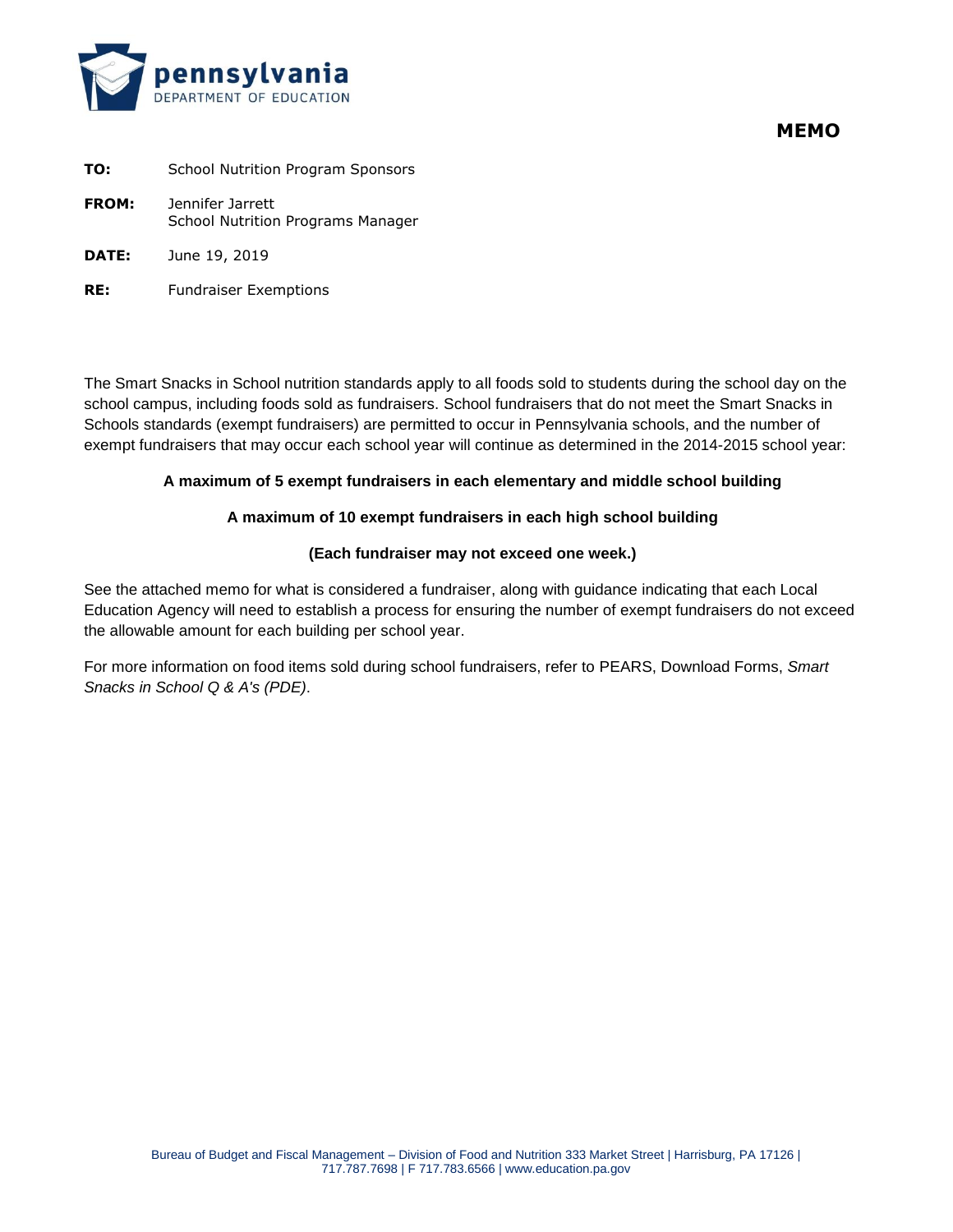

- **TO:** Superintendents, Chief Administrators, Business Managers, School Nutrition Program Directors of Schools Participating in the School Nutrition Programs FROM: Carolyn C. Dumaresq, Ed.D., Acting Secretary of Education *Corofty C. Sumanang* **DATE:** June 30, 2014
- **RE:** Fundraiser Exemptions

## **MESSAGE:**

The Healthy Hunger Free Kids Act of 2010 required USDA to establish nutrition standards for all foods sold on school grounds during the school day. On June 28, 2013, USDA released interim regulations that delineate the standards and are referred to as the Smart Snacks in Schools Standards. These standards are available a[t www.fns.usda.gov/cnd/governance/legislation/allfoods.htm.](http://www.fns.usda.gov/cnd/governance/legislation/allfoods.htm) The standards are effective July 1, 2014.

School fundraisers are included in the standards. The proposed rule requires that each State Agency that has oversight for the School Nutrition Programs (Pennsylvania Department of Education) to determine if schools will be permitted to sell foods (including beverages) as fundraisers that do not meet the Smart Snacks in Schools Standards and, if permitted, establish the number and duration of each fundraiser.

A fundraiser is considered an event that includes an activity which currency/token/tickets, etc. are exchanged for the sale/purchase of a product in support of the school or school-related activities. Examples include: bake sales, candy bar sales, vending machines where profits are used to support a school-sponsored club or activity, such as the school band or sports team.

In April, a memo was issued to School Nutrition Directors asking them to gather information to complete a short survey so the Pennsylvania Department of Education could assess the current baseline for the number of fundraisers that are occurring that will not meet the Smart Snacks Standards. Based on this information, the Department has determined that a maximum of five exempt fundraisers will be permitted in each elementary and middle school building per year, and a maximum of ten exempt fundraisers will be permitted in each high school building per year. Each fundraiser may not exceed one school week.

It is important to remember that these exemptions only apply to fundraisers that do not meet the requirements for foods sold in school in the Smart Snack Standards. Non-food fundraisers and food fundraisers that meet the requirements of the Smart Snack Standards do not require an exemption. Exempt fundraisers may not be sold in the food service area during the meal period. Additionally, the Smart Snack Standards only apply to foods sold to students during the school day. Therefore, the Smart